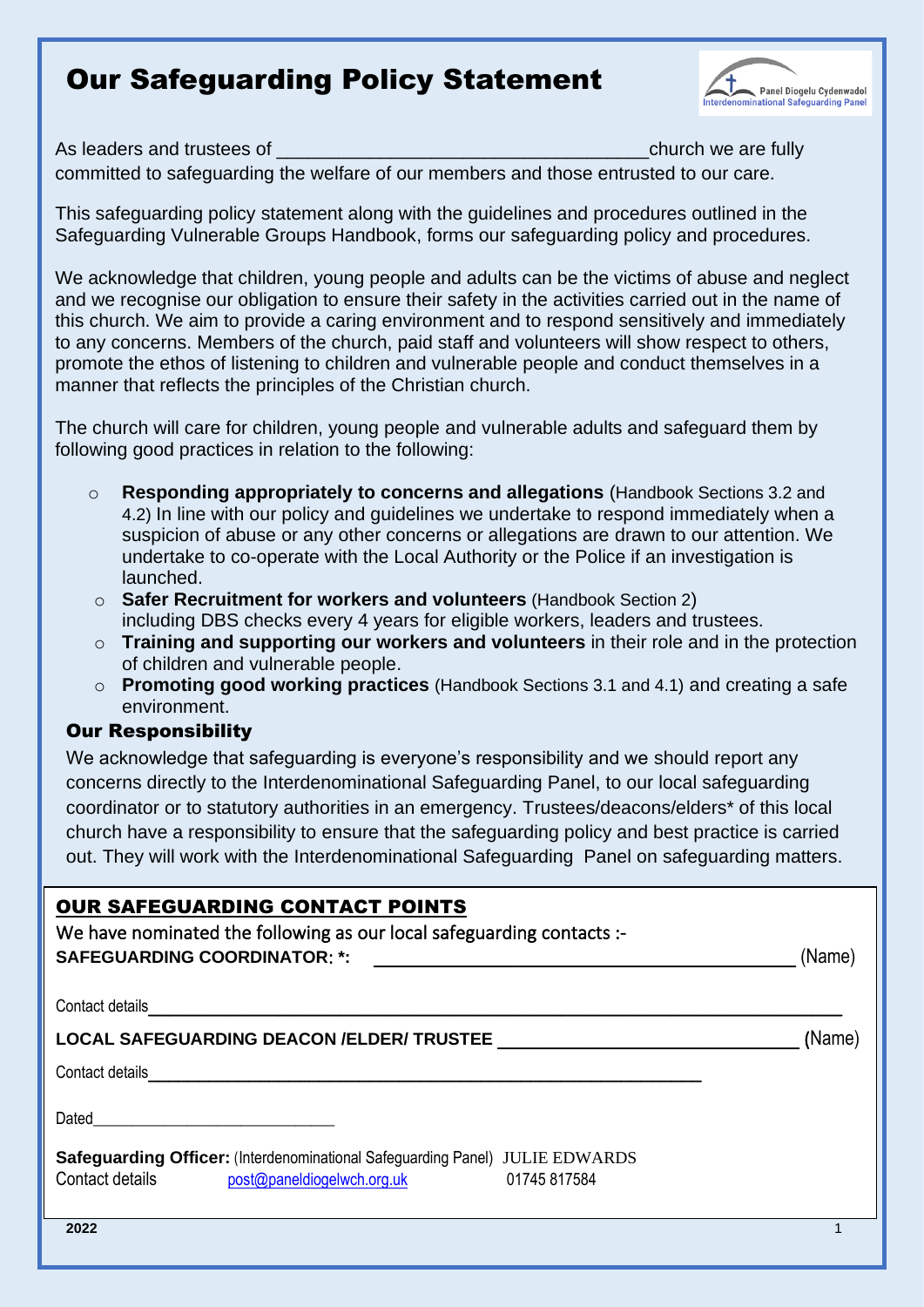# NOTES ON THIS CHURCH SAFEGUARDING POLICY STATEMENT

The aim of this individual church policy statement is to clearly state your church's commitment to safeguarding vulnerable groups. This is in line with best practice and a requirement of many insurance companies.

This **Safeguarding Policy Statement** along with the guidelines and procedures outlined in the **Safeguarding Vulnerable Groups Handbook** (see endnote 1), and any subsequent updates, forms your safeguarding policy and procedures.

They have been adopted by all Presbyterian Church of Wales churches and all churches that are members of the Union of Welsh Independents and the Baptist Union of Wales (the 3 denominations) unless they have formally informed their relevant denomination that they have adopted other procedures due to a local ecumenical partnership agreement or other interdenominational arrangement.

#### Putting your policy into practice

- A copy of this safeguarding policy statement (page 1) should be displayed prominently and permanently in the church building and replaced annually / when contact details change.
- The policy statement (page 1) should be read annually at a church meeting / AGM.
- Safeguarding is everyone's responsibility, but local church leaders (trustees/deacons/ elders and ministers) have additional responsibility to ensure that the policy is put into practice. The appointment of a local safeguarding coordinator is advised. See roles and responsibilities below.
- All those who work or volunteer with children and/or adults should have access to a full copy of the safeguarding policy and procedures and sign to confirm that they will follow them. They should attend training to ensure that they are familiar with the policy and understand what to do if they are concerned about a situation or individual.
- The policy and procedures can be found in the Safeguarding Vulnerable Groups Handbook which is available in each church and is also on the Panel website. [www.paneldiogelwch.org.uk/](https://www.paneldiogelwch.org.uk/en/)

# Roles and Responsibilities

To facilitate the effective operation of the Safeguarding Policy it is highly recommended that each church appoints a Safeguarding Coordinator. (A church can also appoint a Safeguarding Trustee.) See endnote 2 on page 3 for details of these roles and responsibilities.

Each church is expected to notify the Panel Office of the of the name and contact details of the Safeguarding Co-ordinator but if the Panel Office has not received a notification of a named Safeguarding Coordinator it will be assumed that the church secretary is the church safeguarding contact and all DBS correspondence and any queries will be directed to them.

The local safeguarding contact(s) will work closely with the Interdenominational Safeguarding Panel Officers to ensure that DBS checks are carried out in a timely manner and be the first point of contact if there are any safeguarding queries or concerns.

#### **PLEASE NOTE**:

**It is not the role of the local safeguarding person to make decisions regarding safeguarding incidents or disclosures. The church should contact the Panel Safeguarding Officer**.